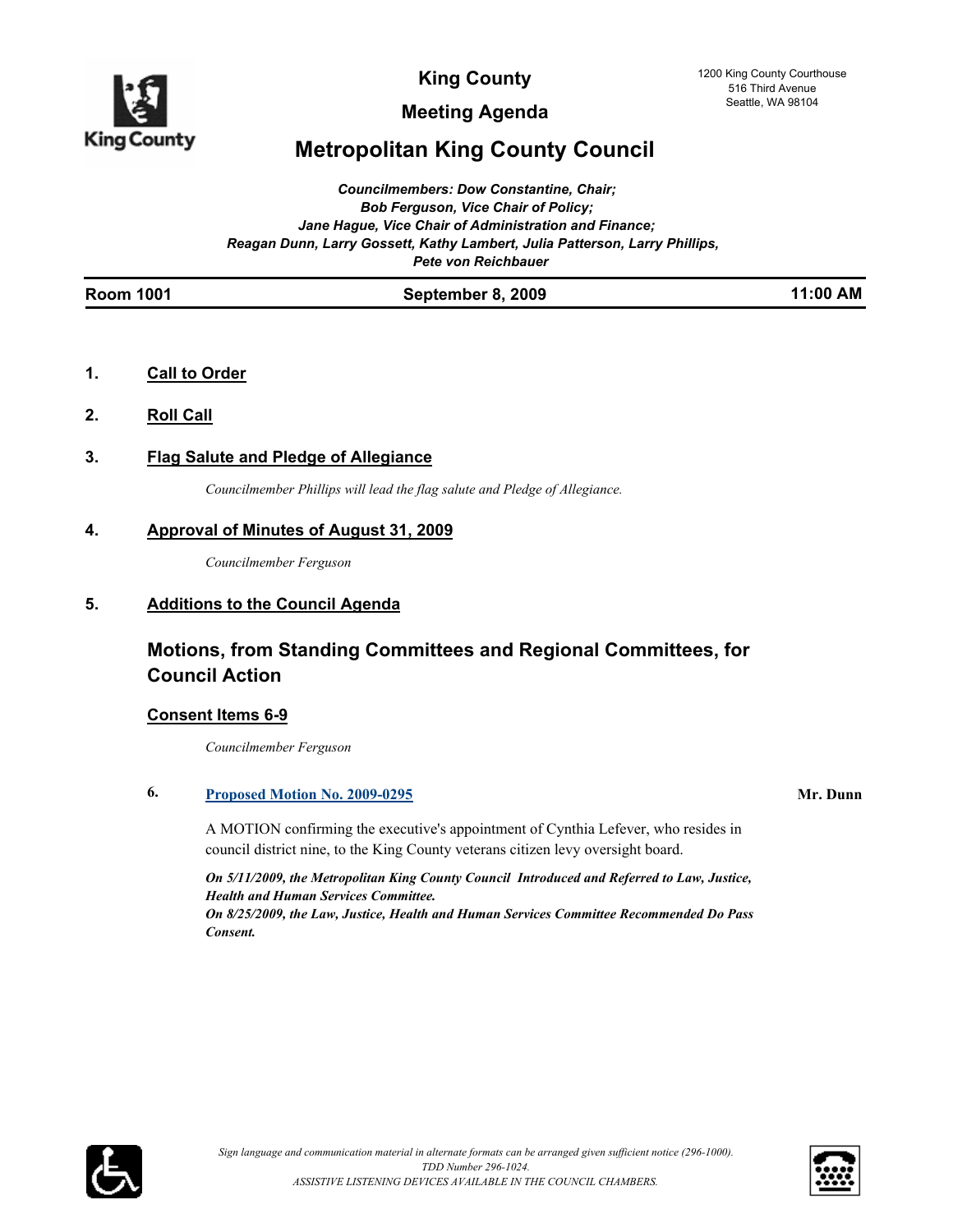## **7. [Proposed Motion No. 2009-0411](http://kingcounty.legistar.com/gateway.aspx?M=L&ID=9919) Mr. Dunn**

A MOTION confirming the executive's appointment of Loran Lichty, who resides in council district nine, to the King County regional human services levy oversight board.

*On 7/20/2009, the Metropolitan King County Council Introduced and Referred to Law, Justice, Health and Human Services Committee. On 8/25/2009, the Law, Justice, Health and Human Services Committee Recommended Do Pass Consent.*

### **8. [Proposed Motion No. 2009-0412](http://kingcounty.legistar.com/gateway.aspx?M=L&ID=9921) Mr. Phillips**

A MOTION confirming the executive's appointment of Veronica Kavanagh, who resides in council district four, to the King County mental health advisory board.

*On 7/20/2009, the Metropolitan King County Council Introduced and Referred to Law, Justice, Health and Human Services Committee. On 8/25/2009, the Law, Justice, Health and Human Services Committee Recommended Do Pass* 

*Consent.*

## **9. [Proposed Motion No. 2009-0487](http://kingcounty.legistar.com/gateway.aspx?M=L&ID=10037) Mr. Ferguson**

A MOTION confirming the executive's appointment of the Honorable Dwight Thompson, Mayor Pro-Tem, City of Lake Forest Park, who resides in council district one, to the King County mental illness and drug dependency oversight committee, as the Suburban Cities Association representative.

*On 8/17/2009, the Metropolitan King County Council Introduced and Referred to Law, Justice, Health and Human Services Committee. On 8/25/2009, the Law, Justice, Health and Human Services Committee Recommended Do Pass Consent.*

### **Law, Justice, Health and Human Services**

*Councilmember Lambert*

## **10. [Proposed Motion No. 2009-0436](http://kingcounty.legistar.com/gateway.aspx?M=L&ID=9959) Ms. Patterson**

A MOTION supporting a multicounty work force housing down payment assistance initiative to assist in restoring the economic vitality of western Washington

*On 7/20/2009, the Metropolitan King County Council Introduced and Referred to Law, Justice, Health and Human Services Committee. On 8/25/2009, the Law, Justice, Health and Human Services Committee Recommended Do Pass.*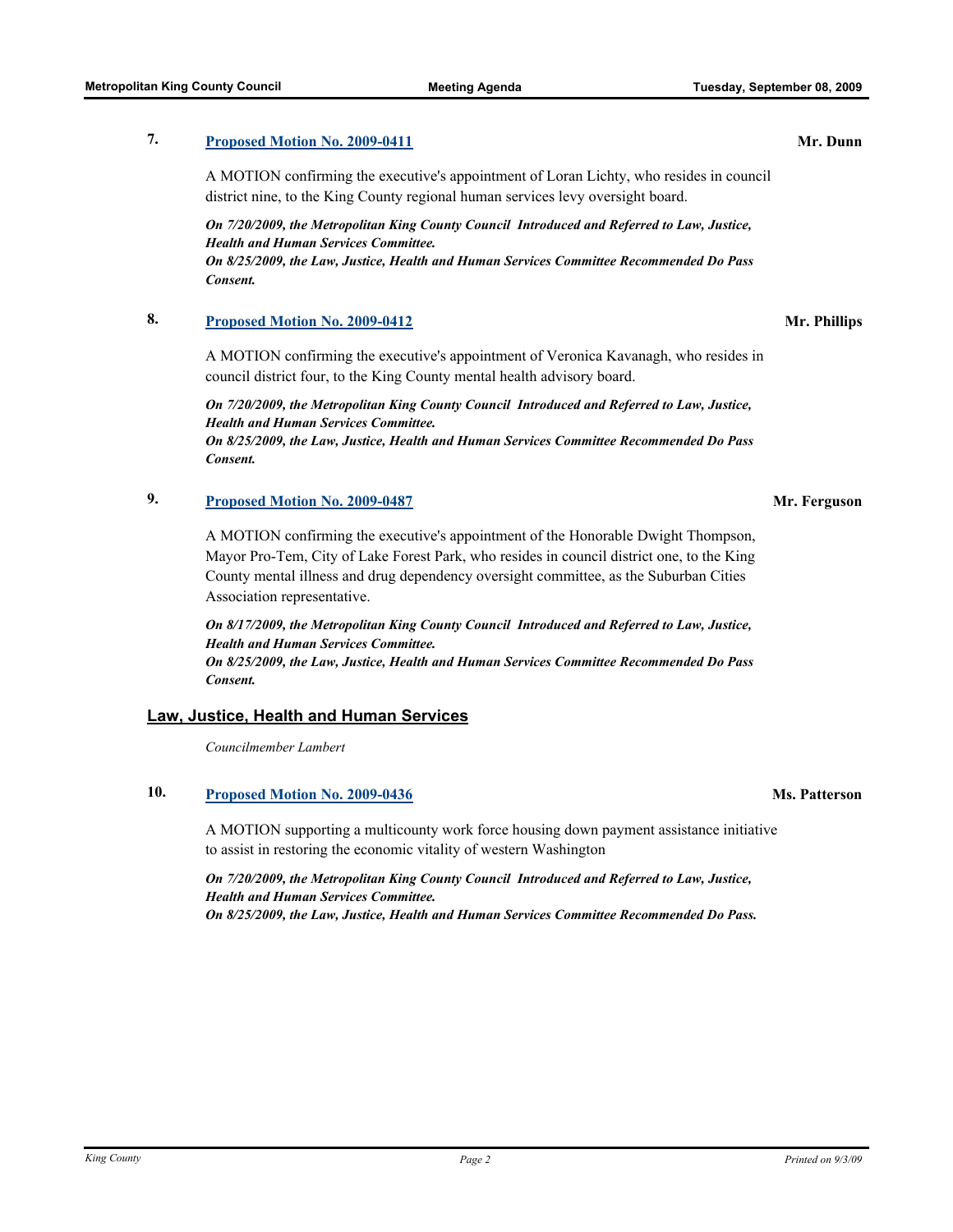# **11. [Proposed Motion No. 2009-0479](http://kingcounty.legistar.com/gateway.aspx?M=L&ID=10029) Ms. Hague**

A MOTION confirming the executive's reappointment of Gary Young, who resides in council district six, to the King County transportation concurrency expert review panel.

# **First Reading and Referral of Ordinances**

**Reappointment Consent Agenda Item 11**

## **12. [Proposed Ordinance No. 2009-0464](http://kingcounty.legistar.com/gateway.aspx?M=L&ID=10014) Mr. Constantine**

AN ORDINANCE relating to the Vashon-Maury Island groundwater protection committee; and amending Ordinance 14214, Section 8, as amended, and K.C.C. 9.14.070 *Refer to Physical Environment Committee*

# **13. [Proposed Ordinance No. 2009-0504](http://kingcounty.legistar.com/gateway.aspx?M=L&ID=10055) Mr. Ferguson**

AN ORDINANCE approving and adopting the interest arbitration award agreement negotiated by and between King County and the King County Corrections Guild representing employees in the department of adult and juvenile detention; and establishing the effective date of said agreement.

*Refer to Committee of the Whole*

# **14. [Proposed Ordinance No. 2009-0532](http://kingcounty.legistar.com/gateway.aspx?M=L&ID=10101) Mr. Gossett**

AN ORDINANCE authorizing the King County executive to enter into a renewal for leased space at the Graybar building located at 416 Occidental Avenue, Seattle, Washington. *Refer to Budget and Fiscal Management Committee*

**15. [Proposed Ordinance No. 2009-0534](http://kingcounty.legistar.com/gateway.aspx?M=L&ID=10107) Mr. Gossett**

AN ORDINANCE modifying the use of transit funding that is described and approved in Ordinance 15582 and Attachment A to make it available for other, more beneficial transportation purposes; and amending Ordinance 15582, Section 4, and K.C.C. 4.29.020. *Refer to Budget and Fiscal Management Committee*

### *King County Page 3 Printed on 9/3/09*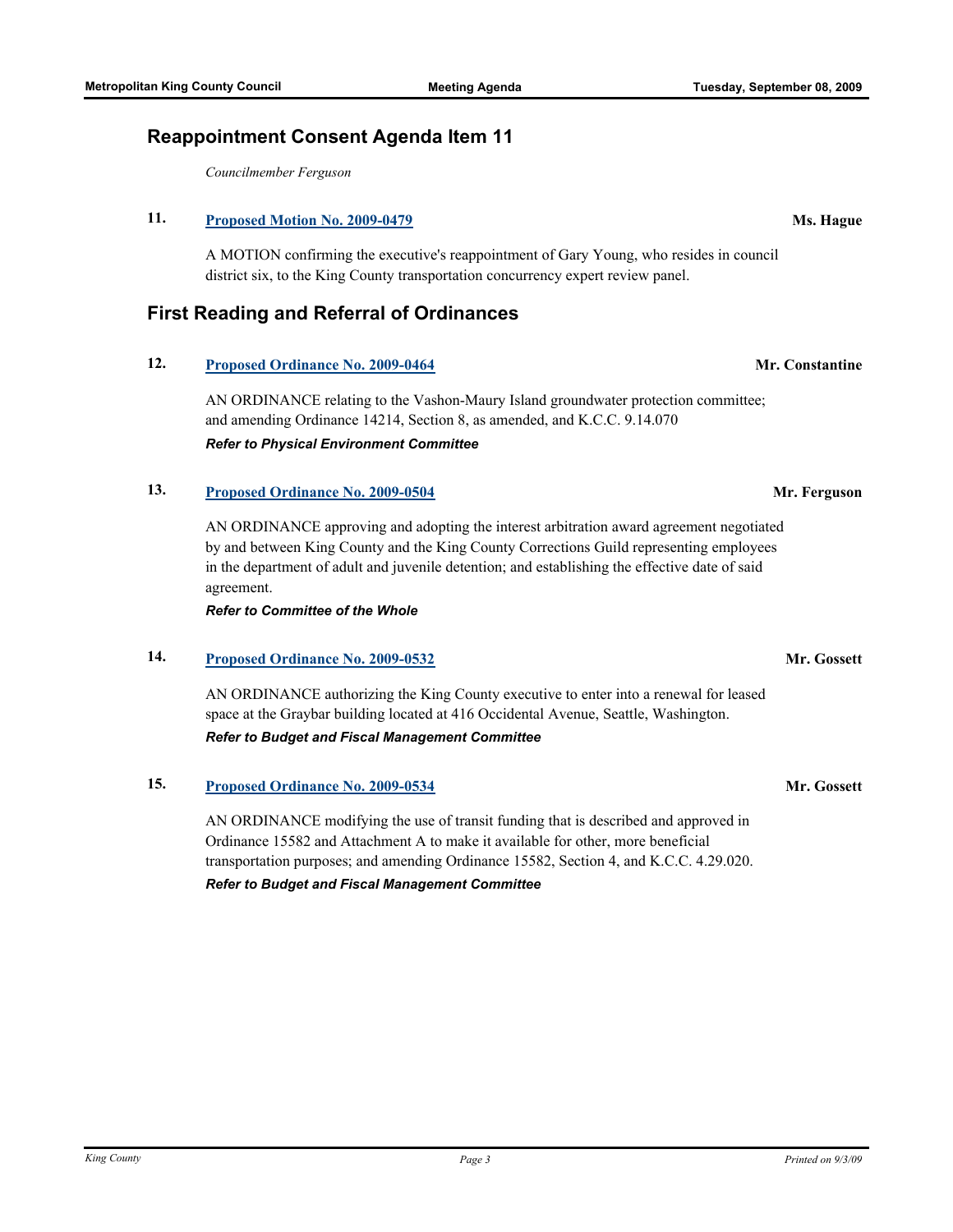# **16. [Proposed Ordinance No. 2009-0535](http://kingcounty.legistar.com/gateway.aspx?M=L&ID=10108) Mr. Gossett**

AN ORDINANCE relating to public transportation; amending the Strategic Plan for Public Transportation, 2007 - 2016 adopted by Ordinance 15963 and the transit division's financial policy adopted by Ordinance 15914; and amending Ordinance 15963, Section 2, and Ordinance 15914, Section 2.

# *Refer to Regional Transit Committee*

*This is mandatory referral to the Regional Transit Committee as set forth in King County Charter Section 270.30 and KCC 1.24.065.*

# **17. [Proposed Ordinance No. 2009-0536](http://kingcounty.legistar.com/gateway.aspx?M=L&ID=10109) Mr. Gossett**

AN ORDINANCE establishing the specific routing for Pacific Highway South, Bellevue-Redmond, West Seattle, and Ballard-Uptown RapidRide service improvements for King County.

*Refer to Physical Environment Committee*

# **First Reading and Referral of Motions**

## **18. [Proposed Motion No. 2009-0526](http://kingcounty.legistar.com/gateway.aspx?M=L&ID=10086) Mr. Phillips**

A MOTION confirming the executive's appointment of Marie Strong, who works in council district four, to the King County historic preservation and historical programs advisory task force.

*Refer to Physical Environment Committee*

# **19. [Proposed Motion No. 2009-0527](http://kingcounty.legistar.com/gateway.aspx?M=L&ID=10088) Mr. Gossett**

A MOTION confirming the executive's appointment of Robert Weaver, who resides in council district two, to the King County historic preservation and historical programs advisory task force.

*Refer to Physical Environment Committee*

# **20. [Proposed Motion No. 2009-0528](http://kingcounty.legistar.com/gateway.aspx?M=L&ID=10089) Ms. Patterson**

A MOTION confirming the executive's appointment of Susan White, who resides in council district five, to the King County historic preservation and historical programs advisory task force.

*Refer to Physical Environment Committee*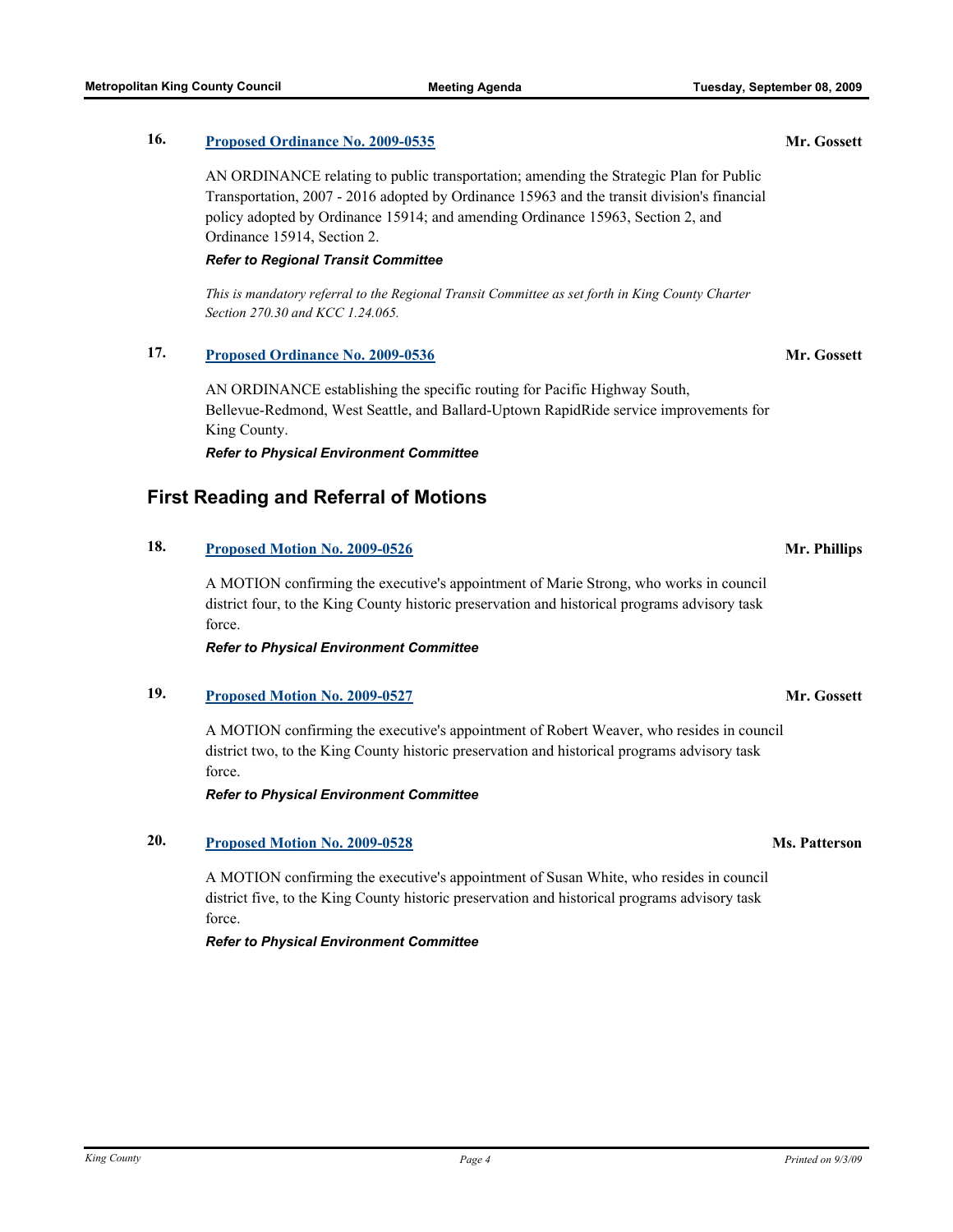### **21. [Proposed Motion No. 2009-0529](http://kingcounty.legistar.com/gateway.aspx?M=L&ID=10090) Mr. Dunn**

A MOTION confirming the executive's appointment of Heather Trescases, who resides in council district nine, to the King County historic preservation and historical programs advisory task force.

*Refer to Physical Environment Committee*

## **22. [Proposed Motion No. 2009-0530](http://kingcounty.legistar.com/gateway.aspx?M=L&ID=10091) Mr. Constantine**

A MOTION confirming the executive's appointment of Joseph Follansbee, who resides in council district eight, to the King County historic preservation and historical programs advisory task force.

*Refer to Physical Environment Committee*

## **23. [Proposed Motion No. 2009-0537](http://kingcounty.legistar.com/gateway.aspx?M=L&ID=10110) Mr. Gossett**

A MOTION expressing the intent to authorize a levy and collection of a property tax of five and one-half cents per one thousand dollars assessed value, with the first one cent for expanding transit capacity along the State Route 520, and the remainder for supporting the operation, maintenance and capital needs of the King County Metro public transportation, primarily for the implementation of RapidRide service throughout King County.

*Refer to Budget and Fiscal Management Committee*

# **24. Recess**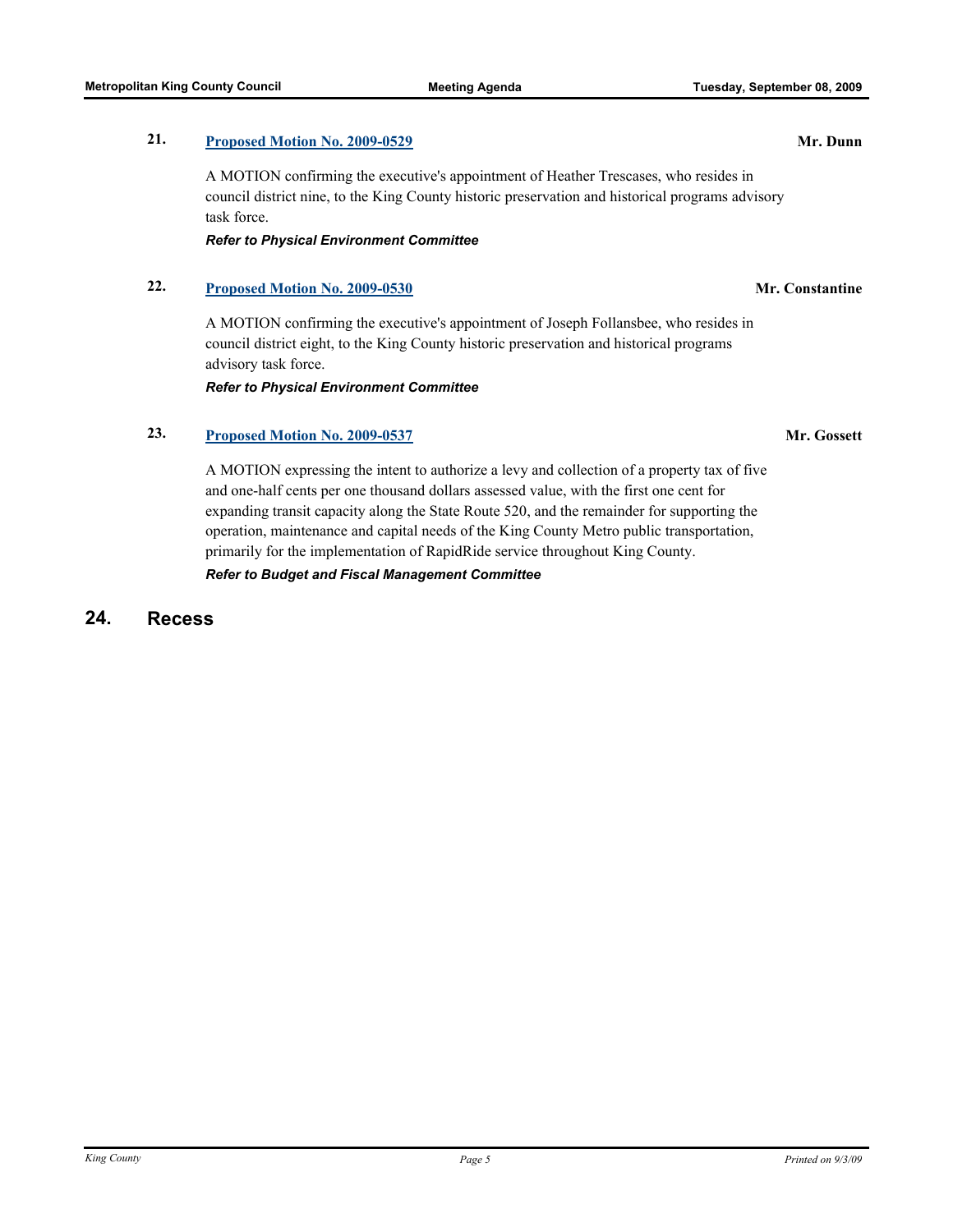# **Hearings and Second Reading of Ordinances from Standing Committees and Regional Committees**

### **Consent Items 25 and 26**

*Councilmember Ferguson*

# **25. [Proposed Substitute Ordinance No.](http://kingcounty.legistar.com/gateway.aspx?M=L&ID=9530)  2009-0200.2**

**Ms. Hague, Mr. Phillips and Ms. Lambert**

AN ORDINANCE relating to the management of solid waste, and implementing an emergency storm debris voucher program; and amending Ordinance 800, Section 5, as amended, and K.C.C. 10.12.050.

*On 3/16/2009, the Metropolitan King County Council Introduced and Referred to Physical Environment Committee. On 3/24/2009, the Physical Environment Committee Deferred. On 7/28/2009, the Physical Environment Committee Deferred. On 8/17/2009, the Metropolitan King County Council Deferred. On 8/25/2009, the Physical Environment Committee Amended. On 8/25/2009, the Physical Environment Committee Recommended Do Pass Substitute Consent.*

## **26. [Proposed Ordinance No. 2009-0531](http://kingcounty.legistar.com/gateway.aspx?M=L&ID=10094) Mr. Constantine**

AN ORDINANCE changing the regular meeting times of the council's committee of the whole and employment and administration committee; and amending Ordinance 11683, Section 4, as amended, and K.C.C. 1.24.035.

*On 8/31/2009, the Metropolitan King County Council Introduced and Referred to Committee of the Whole.* 

*On 9/2/2009, the Committee of the Whole Recommended Do Pass Consent.*

Public Hearing Required on Consent Items 25 and 26